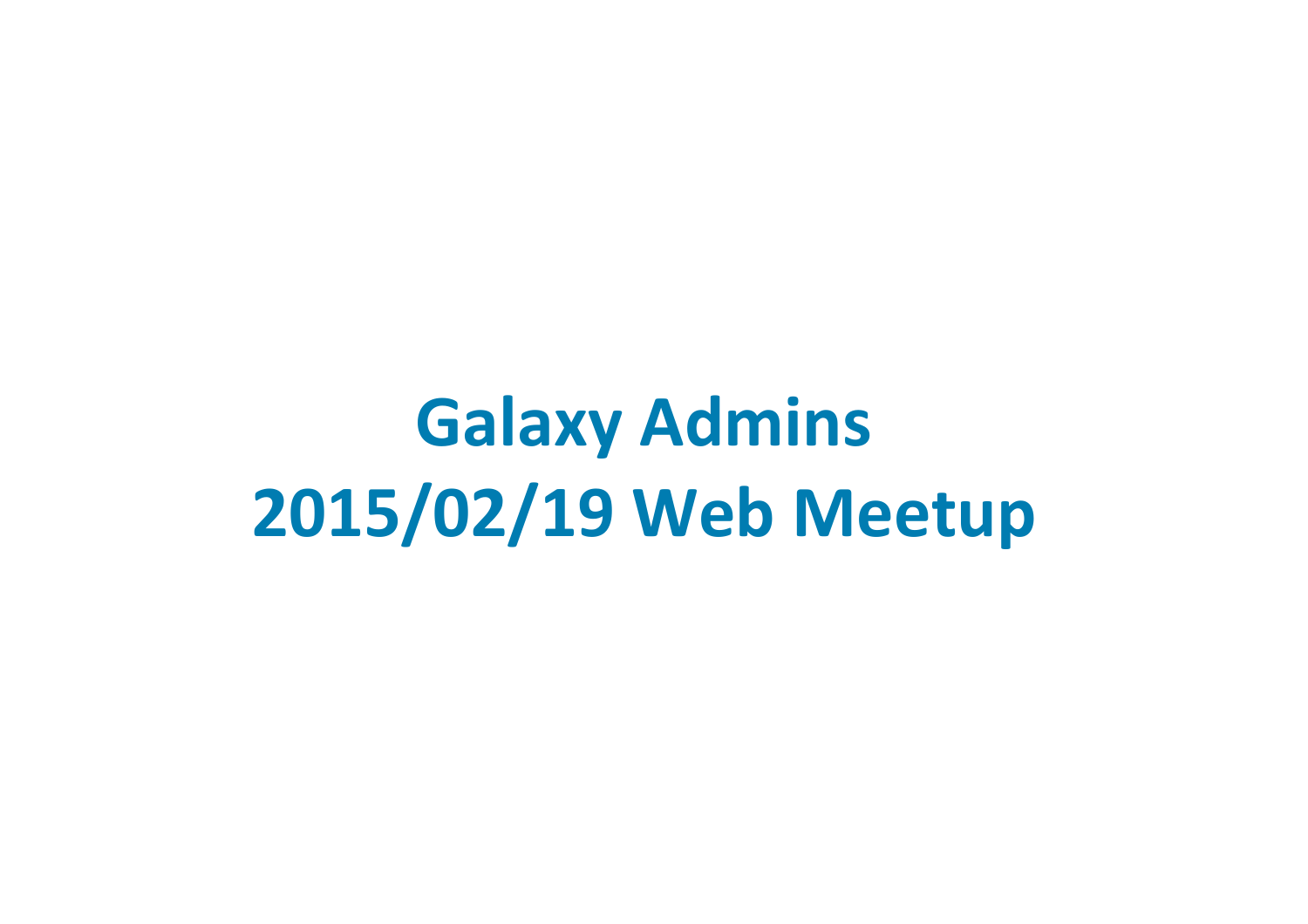### **today's topics**

GalaxyAdmins direction (Hans-Rudolf Hotz)

Results from the 2014 Galaxy Community Questionnaires (Dave Clements)

Galaxy Project Update: "Gravity" (Nate Coraor)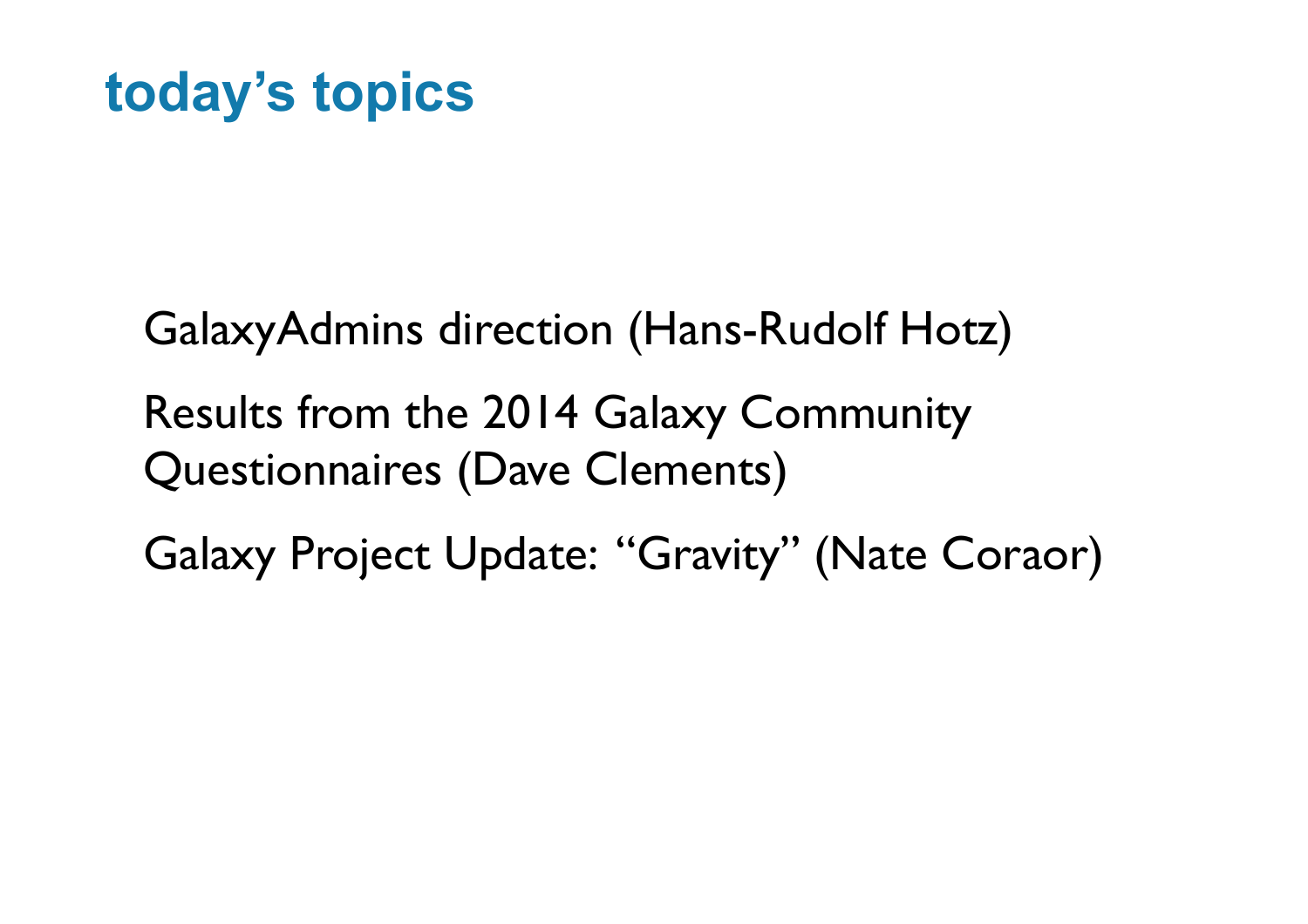### **Galaxy Admins is back!**

#### first Web Meetup since November 2013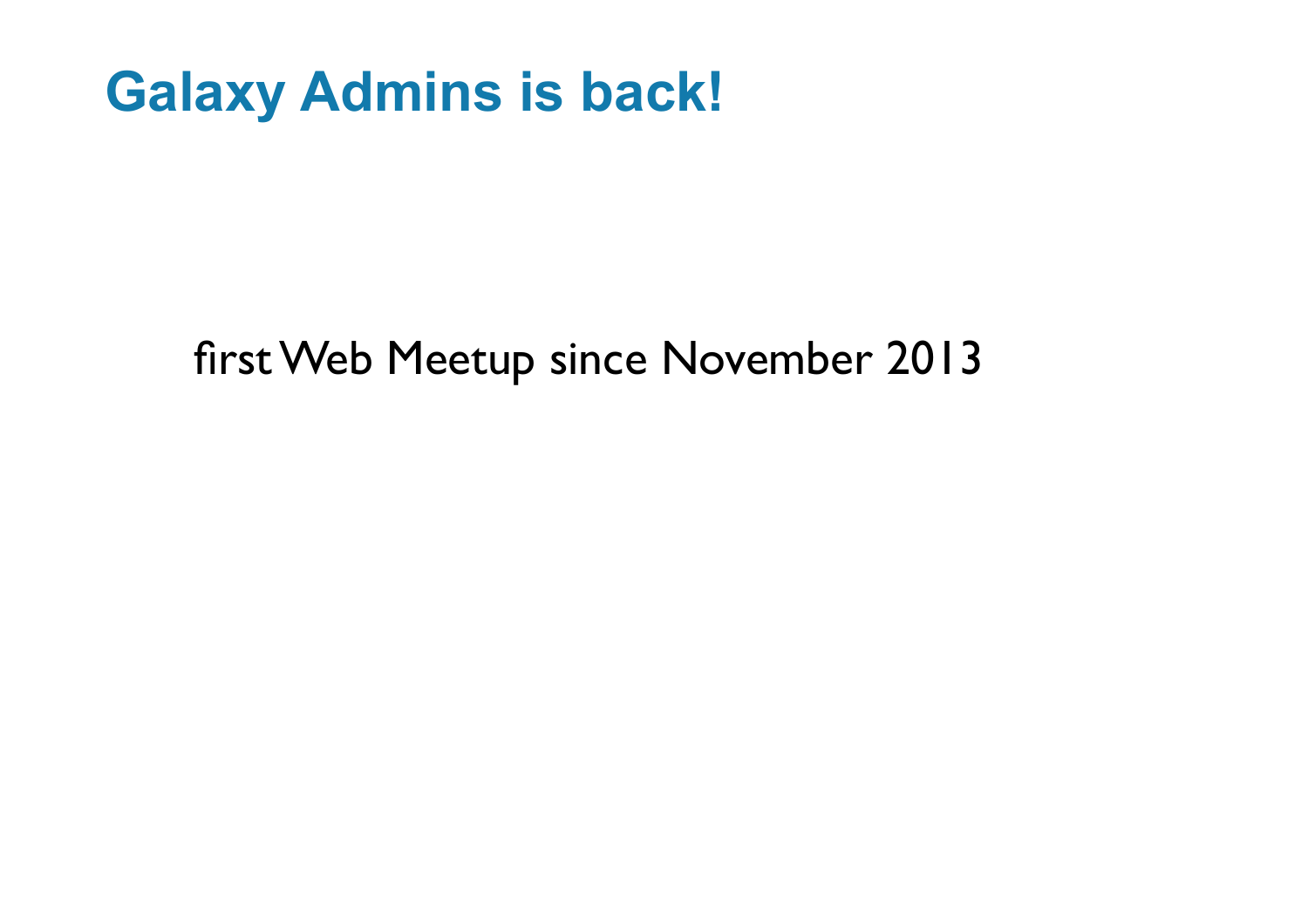### **Galaxy Admins is back!**

#### first Web Meetup since November 2013

#### Galaxy Admins BoF at GCC2014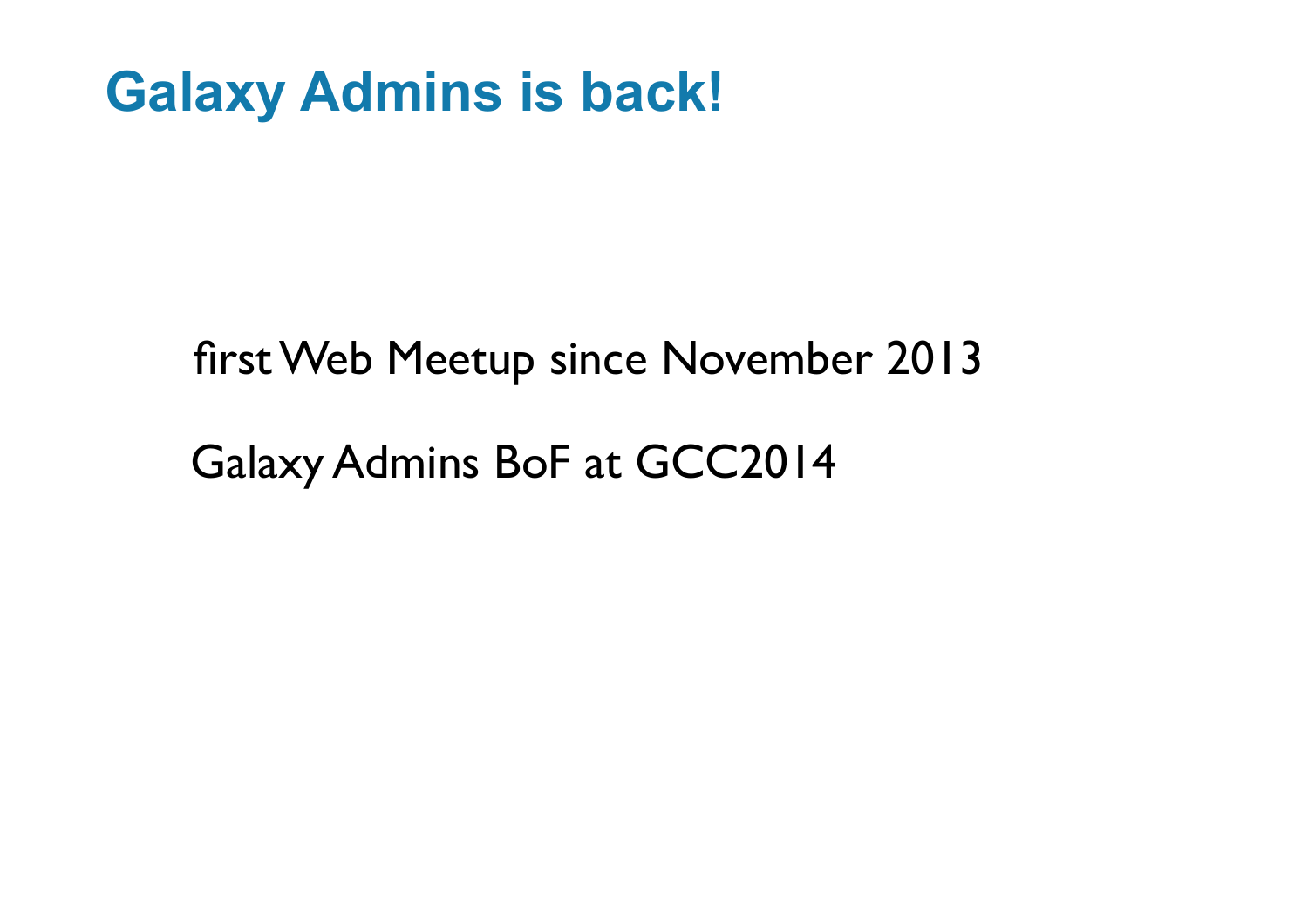## **Why "Galaxy Admins"**

**(the Galaxy Community is already strong)**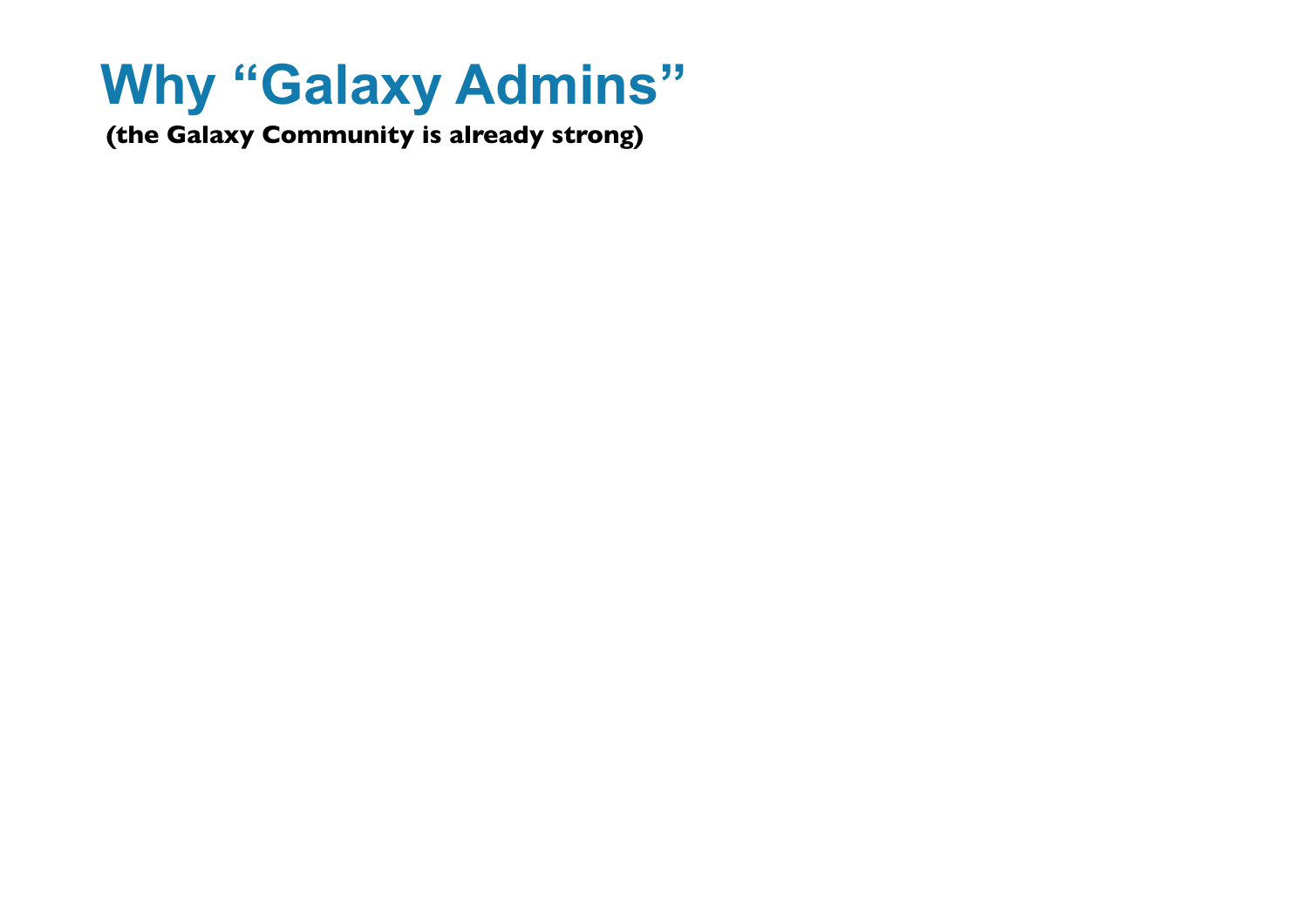#### **Why "Galaxy Admins"**

**(the Galaxy Community is already strong)**

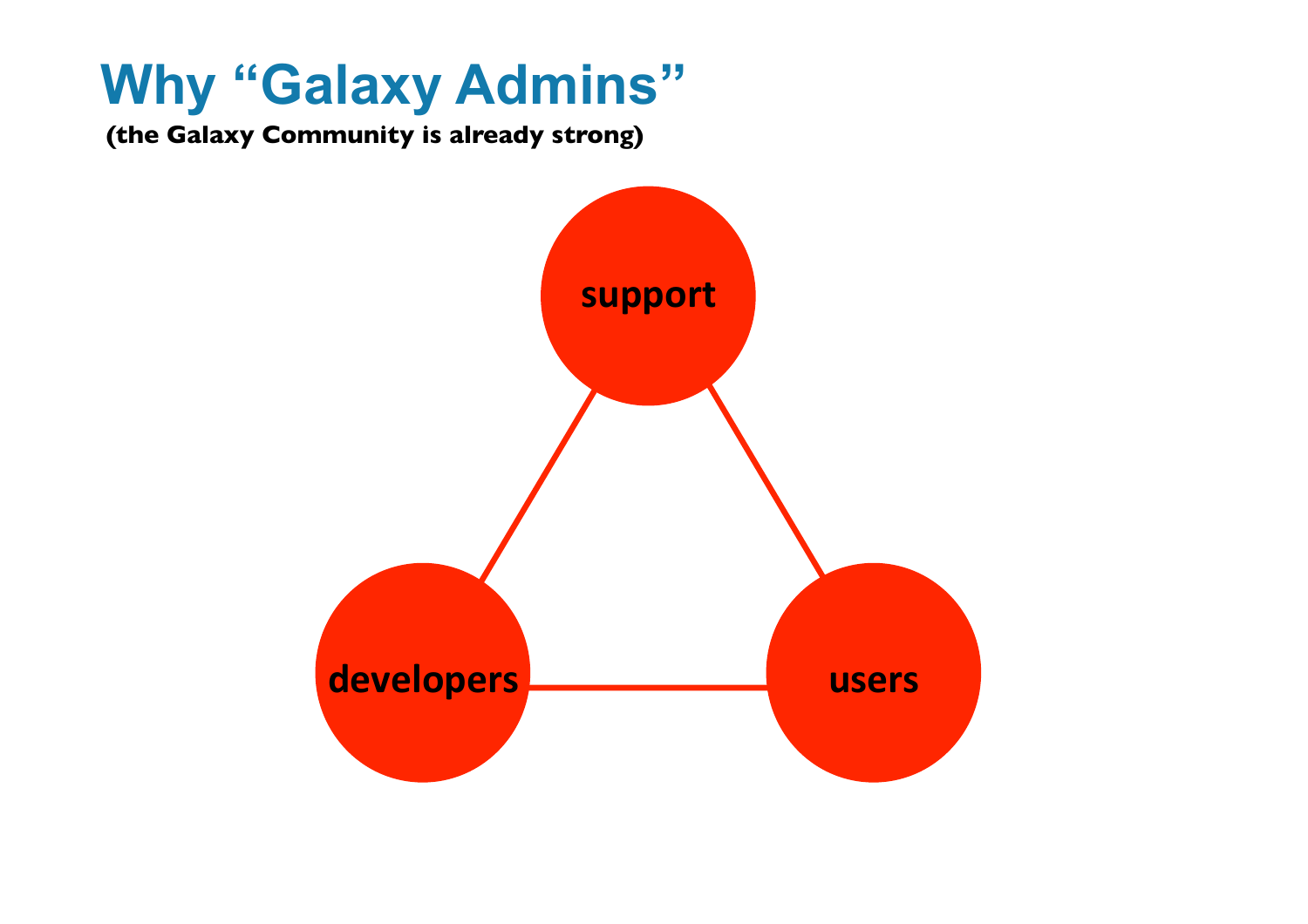#### **Why "Galaxy Admins"**

**(the Galaxy Community is already strong)**

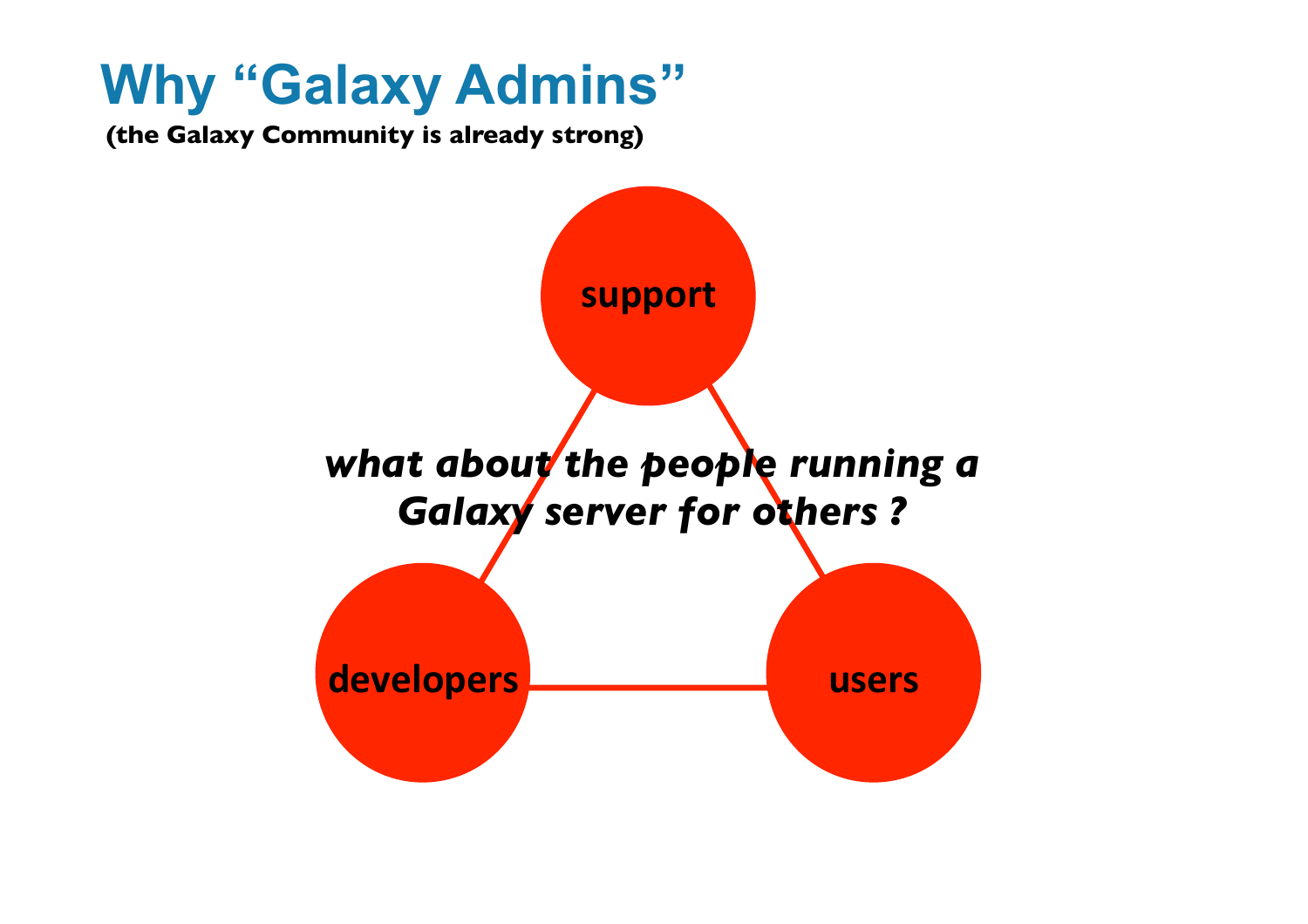#### **Goals**

- learn from each other
- build a community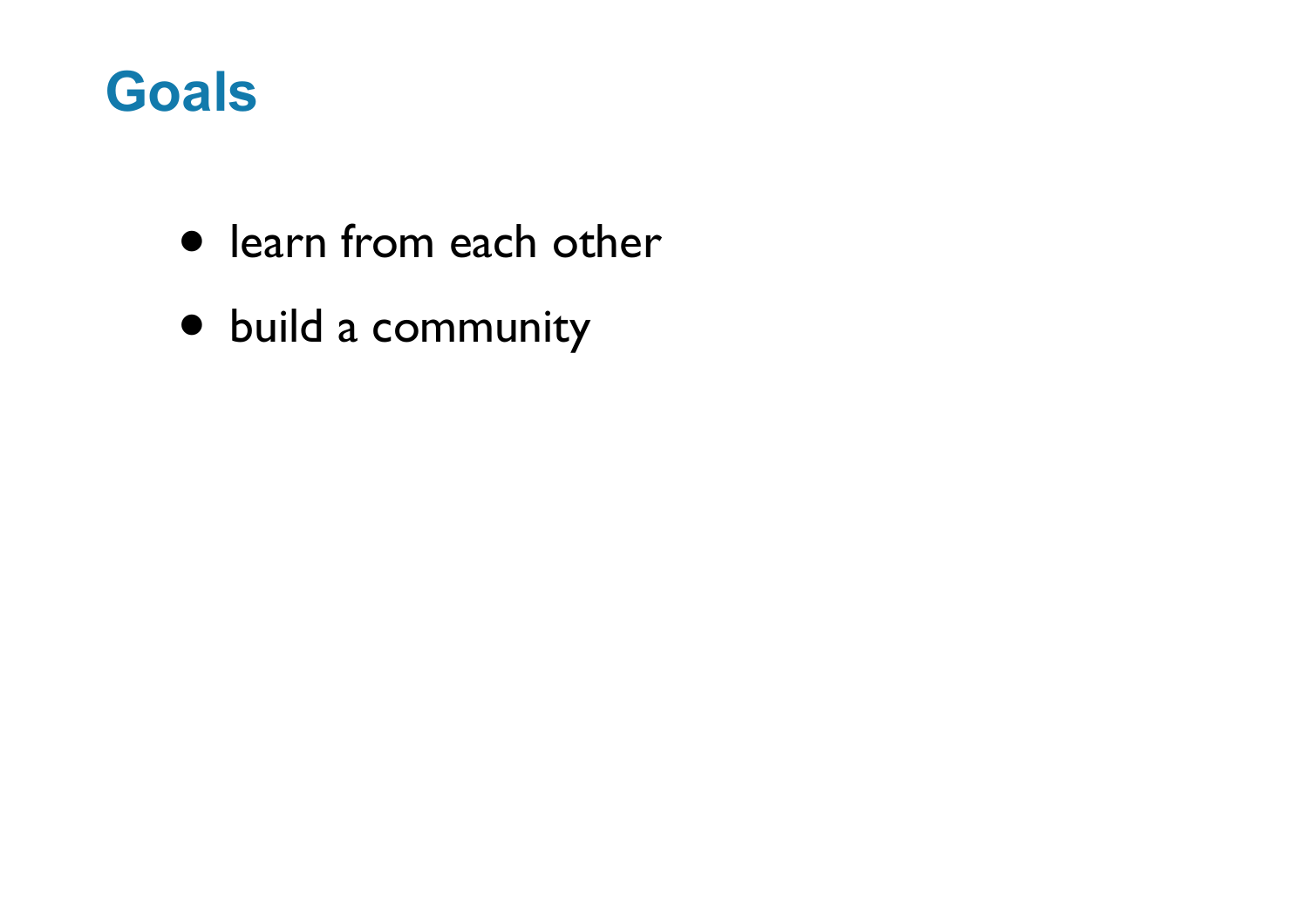#### **Goals**

- learn from each other
- build a community

- bi-monthly Web Meetups
- meeting in person at Galaxy events
- *• wiki.galaxyproject.org/Community/GalaxyAdmins*
- *• wiki.galaxyproject.org/Community/Deployments*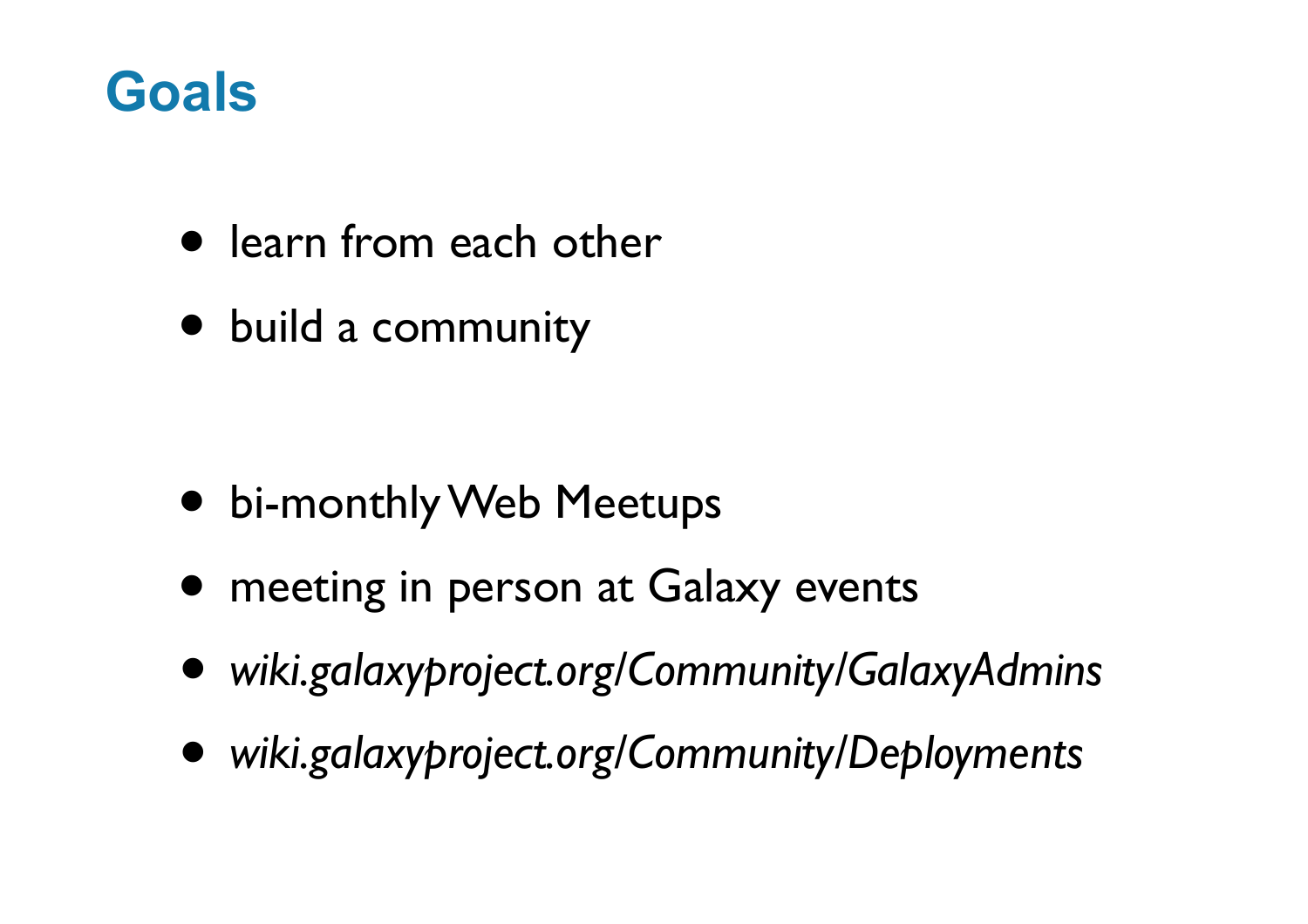# **bi-monthly Web Meetups**

future generic call agenda:

• 20 min: "Galaxy in Our Town"

Presentation from a local Galaxy institution on what they are doing or a problem they are troubleshooting - or have someone walk through their use cases and pain points.

• 20 min: Galaxy Today/Tomorrow.

Presentation on a Galaxy coding item. Either from Galaxy Team, or from someone working on a new feature or customization.

• 20 min: Open Mic Discussion